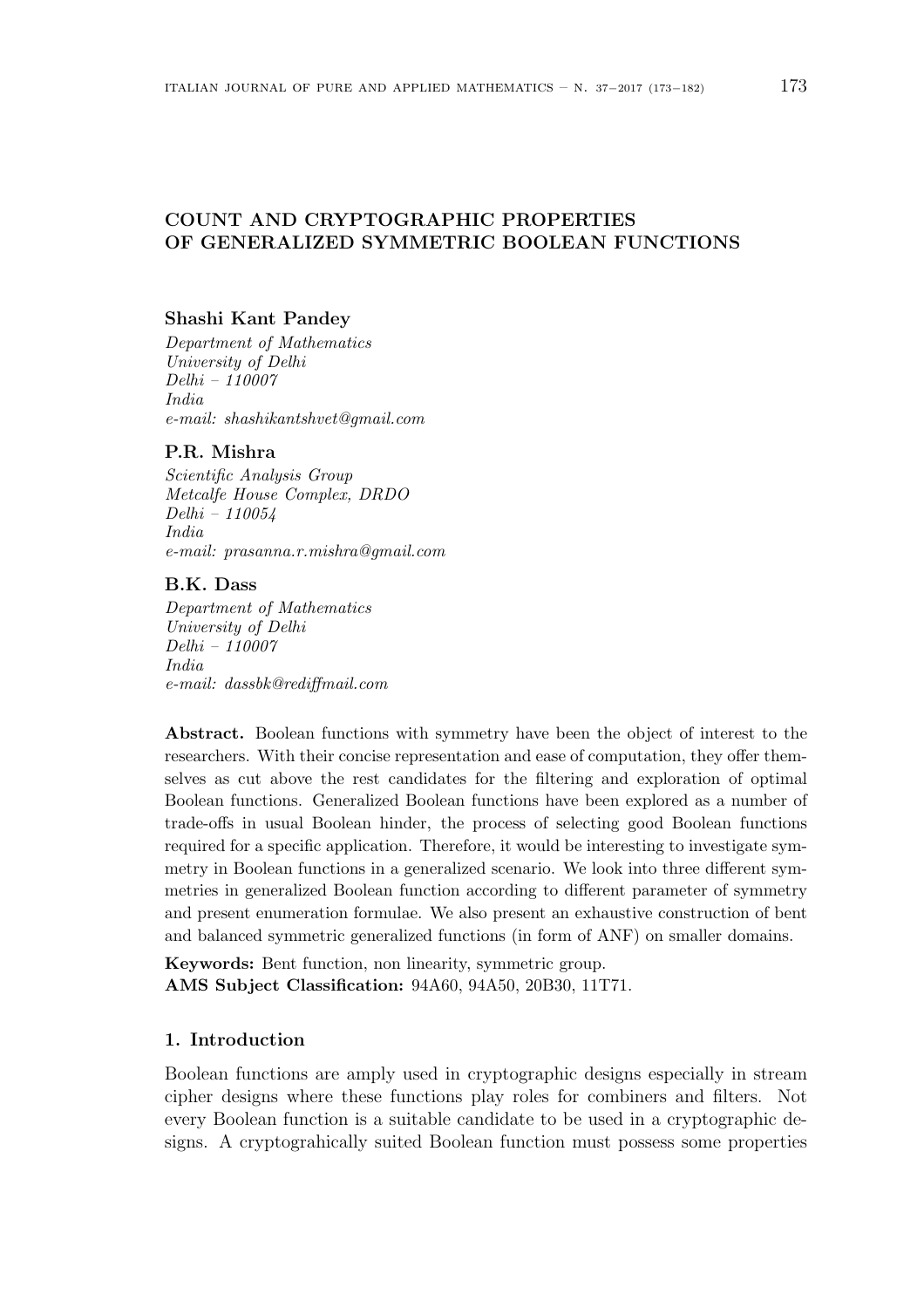which make a design resistant to cryptanalytic attacks. The computational search for cryptographically suited Boolean functions becomes harder and harder as the number of variables increases. This is because the search space grows exponentially with the number of variables. That is why it is sometimes easier to search for good Boolean functions in a relatively smaller but wisely chosen subset of set of all Boolean functions. Examples of such subsets are the sets of symmetric and rotational symmetric Boolean function.

Another problem with Boolean functions is the presence of a number of tradeoffs between various properties[1], [3], [7], [9], [11]. For example, Camion et al. [2] has shown that for a *p* variable Boolean function, there is a trade-off between the correlation immunity *k* and the degree *d*, i.e.,  $(d+k) < (p-1)k$ . Such trade-offs do not let us maximize the desired properties to their maximum possible values.

Therefore, study of symmetries of Boolean functions in a generalized scenario would be an interesting direction to explore into. Not much has been reported so far in this direction. Though some work on generalization of partial symmetric Boolean functions can be found in [3]. We are presenting here generalization of three type of symmetric Boolean functions and their characterizations. The direct generalization of symmetric Boolean functions from binary field provide us a chance to generalized the result of Savicky [4] on symmetric bent function and we landed up to a conjecture which is given in the last section of this paper. In Section 2, we provide enumeration of all three generalized symmetric Boolean functions and, in Section 3, we proved some results in correspondence with bent properties and balancedness of generalized symmetric functions.

### **2. Generalized symmetric Boolean functions**

Symmetries of Boolean functions are seen as behaviour of the function at orbits under the action of some permutation group. On similar lines, we can define symmetries for Generalized functions. Below we define a symmetric function on generalized domain.

**Definition 1.** Let  $f: \mathbb{Z}_q^n \to \mathbb{Z}_q$  be an arbitrary function. *f* is said to be generalized symmetric Boolean function (GSBF) if for every  $\mathbf{x} \in \mathbb{Z}_q^n$ , f is constant on the orbit of **x** under the action of  $\mathfrak{S}_n$  on  $\mathbf{x} \in \mathbb{Z}_q^n$ .

We can see that on the basis of the selection of the permutation group we can categorize the action of these group on the set of vectors. The next definition of a rotational symmetric function is just another choice of the permutations. To this end, we first define a shift operator  $\rho_n^k$  on  $\mathbb{Z}_q^n$  as:

Given  $\mathbf{x} = (x_1, x_2, ..., x_n) \in \mathbb{Z}_q^n$   $1 \leq i \leq n$  and  $1 \leq k \leq n$  we define

$$
\rho_n^k(\mathbf{x}) = (x_{t_1}, x_{t_2}, ..., x_{t_n})
$$
  
where,  $t_i = \begin{cases} t_{i+k}, & \text{if } i+k \leq n, \\ t_{i+k-n}, & \text{otherwise}, \end{cases}$  for all  $1 \leq i \leq n$ .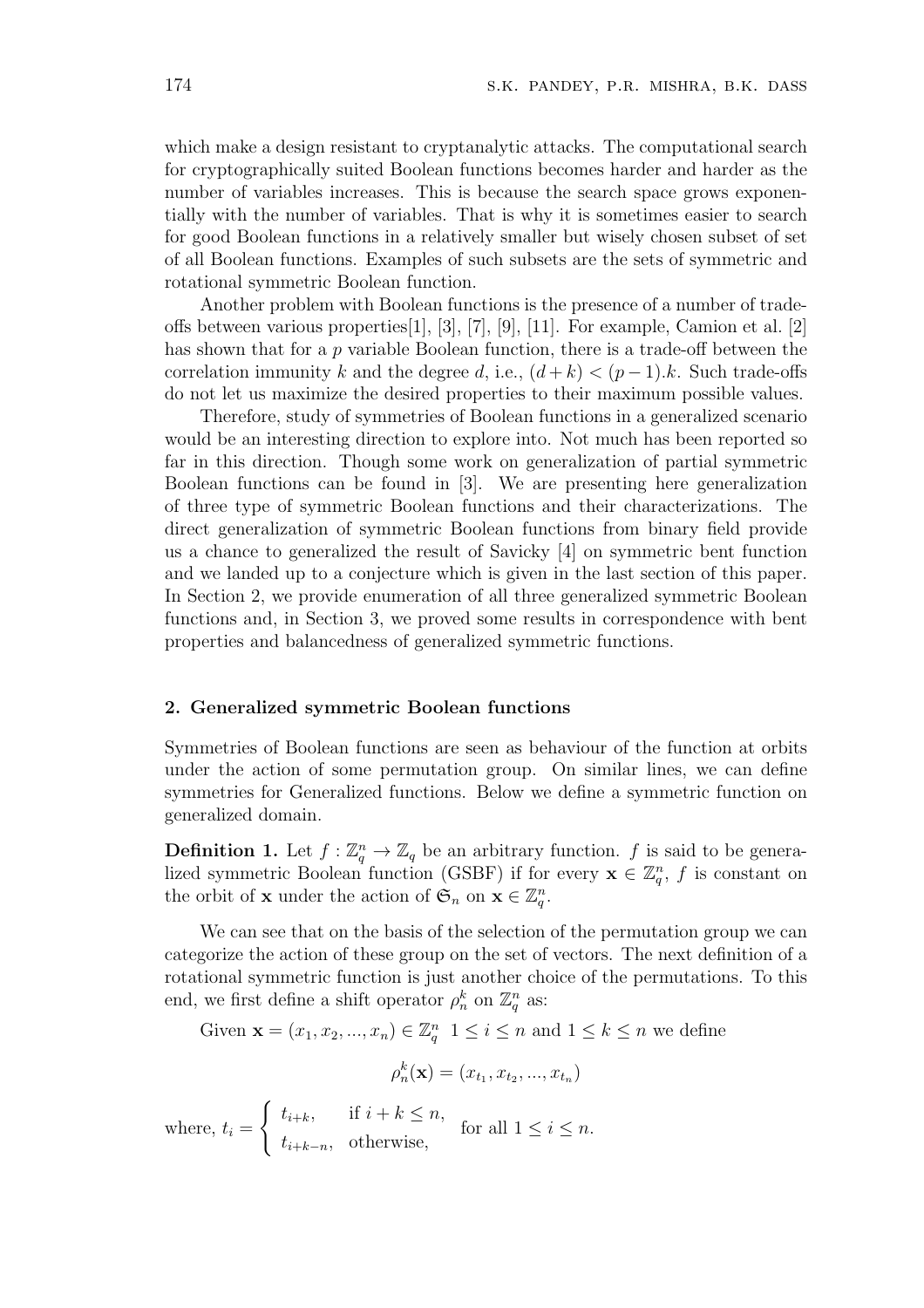**Definition 2.** Let  $f: \mathbb{Z}_q^n \to \mathbb{Z}_q$  be an arbitrary function.  $f$  is said to be generalized rotational symmetric Boolean function (GRSBF) if for every  $\mathbf{x} \in \mathbb{Z}_q^n$ , f is constant on the orbit of **x** under the action of  $\rho_n^i$  on  $\mathbf{x} \in \mathbb{Z}_q^n$ . In other words, for any  $(x_1, x_2, ..., x_n) \in \mathbb{Z}_q^n$ ,  $f(\rho_n^k(x_1, x_2, ..., x_n)) = f(x_1, x_2, ..., x_n)$ .

Now, we are showing the next generalization of symmetric Boolean function on the basis of direct extension of the definition of symmetric Boolean function for  $q=2$ .

**Definition 3.** Let  $f : \mathbb{Z}_q^n \to \mathbb{Z}_q$  be an arbitrary function.  $f$  is said to be generalized *super symmetric Boolean function (GSSBF) if for every*  $\mathbf{x} \in \mathbb{Z}_q^n$ , f is constant on *all* **x** *of same hamming weight, irrespective of its permutation.*

We can express this function as  $f(\mathbf{x}) = v_{wt(\mathbf{x})} \in \mathbb{Z}_q$ , where  $wt(\mathbf{x})$  denotes Hamming weight of vector **x**.

**Definition 4.** *A function*  $f: \mathbb{Z}_q^n \to \mathbb{Z}_q$  *is said to be balanced if for*  $0 \leq k \leq q-1$ *, the cardinality of*  $S = \{x \in Z_q^n : f(x) = k\}$  *is independent of k.* 

### **3. Walsh transform of generalized symmetric and super symmetric functions**

It is obvious that, for  $\mathbf{x}, \mathbf{y} \in \mathbb{Z}_q^n \implies \mathfrak{S}_n \cdot \mathbf{x} = \mathfrak{S}_n \cdot \mathbf{y}$  if and only if  $\{x_1, x_2, ..., x_n\}$  ${y_1, y_2, ..., y_n}$ , where  ${\bf x} = (x_1, x_2, ..., x_n), {\bf y} = (y_1, y_2, ..., y_n)$ . We define the set  $U = {\mathbf{u} | \mathbf{u} = (u_1, u_2, ..., u_n), u_1 \leq u_2 \leq \cdots u_n}.$  Clearly, *U* is the maximal subset of  $\mathbb{Z}_q^n$  with the property  $\mathbf{u_1}, \mathbf{u_2} \in U_k, \mathbf{u_1} \neq \mathbf{u_2} \implies \mathfrak{S}_n \cdot \mathbf{u_1} \neq \mathfrak{S}_n \cdot \mathbf{u_2}$ . Hence  $\mathbb{Z}_q^n$ can be written as disjoint union of orbits of elements in *U*.

(1) 
$$
\mathbb{Z}_q^n = \bigcup_{\mathbf{u} \in U} \mathfrak{S}_n \mathbf{u}
$$

As per definition, f is constant on orbits. Therefore, we define  $f(x) = v_{\mathbf{u}}$ , *∀***x** *∈* S*n.***u**. The Walsh transform of *f* at **w** *∈* Z *n q* can be given as

(2) 
$$
W_f(\mathbf{w}) = \sum_{\mathbf{x} \in \mathbb{Z}_q^n} \zeta^{f(\mathbf{x}) + \mathbf{w} \cdot \mathbf{x}} = \sum_{\mathbf{u} \in U} \sum_{\mathbf{x} \in \mathfrak{S}_n, \mathbf{u}} \zeta^{f(\mathbf{x}) + \mathbf{w} \cdot \mathbf{x}} = \sum_{\mathbf{u} \in U} \zeta^{v_{\mathbf{u}}} \sum_{\mathbf{x} \in \mathfrak{S}_n, \mathbf{u}} \zeta^{\mathbf{w} \cdot \mathbf{x}}.
$$

We can see that the rightmost summation in (2) is independent of the choice of *f* and to calculate the internal sum we use Bernside's lemma [12]. So the order of *U* can be given by

(3) 
$$
|U| = |\mathbb{Z}_q^n/\mathfrak{S}_n| = \frac{1}{n!} \sum_{s \in \mathfrak{S}_n} \mathbb{Z}_q^{n^s},
$$

where  $\mathbb{Z}_q^{n^s} = {\mathbf{x} \in \mathbb{Z}_q^n | s.\mathbf{x} = \mathbf{x}}$ . Also, from the orbit stabilizer theorem,

$$
|\mathfrak{S}_n.\mathbf{x}| = \frac{n!}{Stab(\mathbf{x})},
$$

where  $Stab(\mathbf{x}) = \{s \in \mathfrak{S}_n | s.\mathbf{x} = \mathbf{x}\}$ . So to enumerate *U* we need  $|Stab(\mathbf{x})|$  under the action of *s*.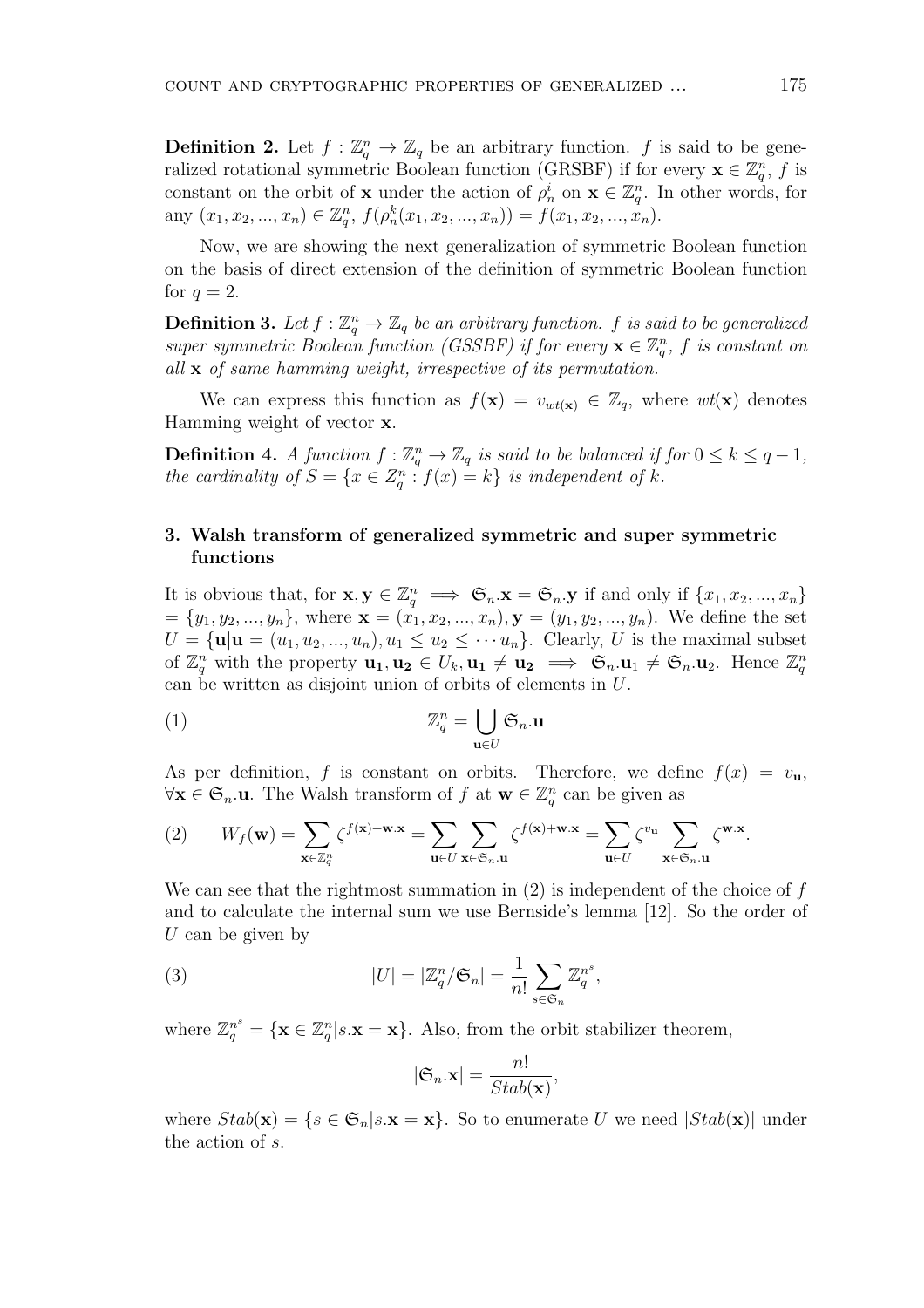$\blacksquare$ 

The Walsh transformation of GSBF is defined as

$$
W_f(w) = \sum_{\mathbf{x} \in \mathbb{Z}_q^n} \zeta^{f(\mathbf{x}) + w \cdot \mathbf{x}} = \sum_{k=0}^n \zeta^{v_k} \sum_{wt(\mathbf{x}) = k} \zeta^{w \cdot \mathbf{x}}
$$

## **3.1. Enumeration of generalized symmetric and rotational symmetric Boolean function**

**Theorem 3.1.** *Total number of GSBF*  $f : \mathbb{Z}_q^n \to \mathbb{Z}_q$  *is*  $q^{\binom{n+q-1}{q-1}}$ .

**Proof.** By the definition of GSBF the number of GSBF is given as,

$$
(4) \qquad \qquad #GSBF = q^{|U|}
$$

We have shown in (3) that how  $|U|$  can be calculated. We here proceed in a different manner to estimate |U|. From the definition of U, it is clear that U has one to one correspondence with the set of all combinations of *n* objects each can be repeated *q* times. This set has cardinality  $\binom{n+q-1}{q-1}$ *q−*1 ) . Therefore,

(5) 
$$
|U| = \binom{k+q-1}{q-1}
$$

(4) and (5) together give

(6) 
$$
\#GSBF = q^{\binom{n+q-1}{q-1}}.
$$

The next theorem deals with the enumeration of GRSBF.

**Theorem 3.2.** *The number of GRSBF on*  $\mathbb{Z}_q^n$  *is*  $q^{s_n}$  *where*  $s_n = (1/n) \sum$  $m|n$  $\phi(m)q^{n/m}$ .

**Proof.** The set of all rotations (denote it by  $S_n$ ) is a subgroup of  $\mathfrak{S}_n$ . The orbit of  $\mathbf{x} = (x_1, ..., x_n)$  under the action of  $S_n$  is given as

$$
S_n \cdot \mathbf{x} = \{ \rho_n^k(\mathbf{x}) | 1 \le k \le n \}.
$$

Let  $s_n$  is the number of orbits formed by this action. Clearly, the number of rotational symmetric  $f: \mathbb{Z}_q^n \to \mathbb{Z}_q$  is  $q^{s_n}$ .

We derive the expression for  $s_n$  using Burnside's lemma. The disjoint cyclic decomposition of  $\rho_n^i$  can be written as

$$
\rho_n^i = C_1 C_2 \dots C_k,
$$

where  $k = \gcd(n, i)$  and each  $C_i$  is of length  $n / \gcd(n, i)$ .

To apply Burnside's lemma we need the number of fixed points of  $\rho_n^i$ ,  $i = 1, 2, \ldots, n$ . It is easy to observe that any  $x \in \mathbb{Z}_q^n$  is fixed by  $\rho_n^i$  for  $i = 1, 2, \ldots, n$ if and only if it is fixed by each of  $C_i$ ,  $1 \leq i \leq k$ . Further, if a cycle  $C_i$  permutes  $x_{j_1}, x_{j_2}, \ldots, x_{j_{n/k}}$ , then it fixes **x** if and only if  $x_{j_1} = x_{j_2} = \cdots = x_{j_{n/k}}$ . Clearly,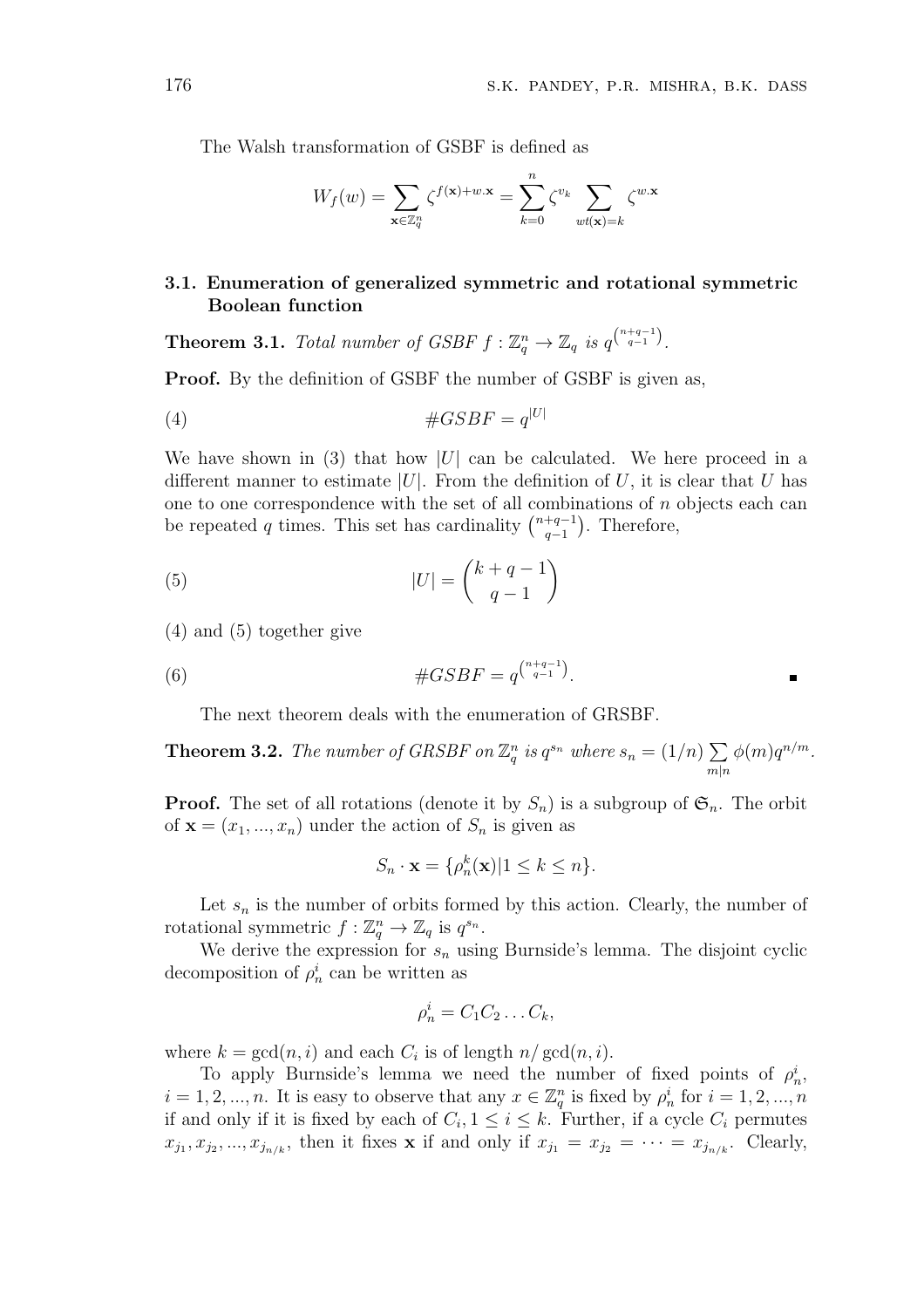there are *q* choices for each  $C_i$ ,  $1 \leq i \leq k$ . Hence there are  $q^k$  number of fixed points of  $\rho_n^i$ . Now, the Burnside's lemma implies

$$
s_n = (1/n) \sum_{i=1}^n q^{\gcd(n,i)} = (1/n) \sum_{m|n} \sum_{\gcd(n,i)=m}^n q^m
$$
  
=  $(1/n) \sum_{m|n} q^m \sum_{j,\gcd(n/m,j)=1} 1 = (1/n) \sum_{m|n} \phi(m) q^{n/m}.$ 

The enumeration of GSSBF is based on the classification of  $\mathbb{Z}_q^n$  under the constraints discussed earlier in definition 3. Since the number of class of  $\mathbb{Z}_q^n$  depends on the number of the possible choices of the weight of the vectors in  $\mathbb{Z}_q^n$  so in next theorem we are showing the count of GSSBF.

**Theorem 3.3.** Total number of GSSBF  $f : \mathbb{Z}_q^n \to \mathbb{Z}_q$  is  $q^{n+1}$ .

**Proof.** We can do the classification of  $Z_q^n$  on the basis of hamming weight of all  $x \in Z_q^n$ . Let  $S_k = \{x \in Z_q^n : wt(x) = k\}$ , so we can write

$$
Z_q^n = \bigcup_{k=0}^n S_k.
$$

Therefore,  $n + 1$  total number of classes are there for  $Z_q^n$ . Now by definition of super symmetric function  $f: Z_q^n \to Z_q$  maps on maximum possibly  $n+1$  distinct values from  $Z_q$  for all  $x \in Z_q^n$ . Hence total number of GSSBF are  $q^{n+1}$ .

### **4. Bent functions**

A function  $f: \mathbb{Z}_q^n \to \mathbb{Z}_q$  is said to Bent function if function having  $\{\pm q^{n/2}\}\$  valued Walsh spectrum. This spectrum furnished it an optimal non-linearity among all boolean functions. From cryptographic point of view a Boolean functions having good non-linearity profile are useful in designing linear attack immune cryptosystems. A rich Boolean function required to satisfy another criteria simultaneously viz. high algebraic degree and balancedness. For  $q = 2$  it is proved that a bent function never be a balanced function. In the next theorem, we are presenting the proof for any prime *q*.

**Proposition 1.**  $f : \mathbb{Z}_q^n \to \mathbb{Z}_q$  *is balanced if and only if*  $\sum$ *x∈Z<sup>n</sup> q ,f*(*x*)=*k*  $1 = q^{n-1}$  *for all*  $0 \leq k < q$ .

**Proof.** The proof directly follows the definition of balancedness.

**Theorem 4.4.**  $f: \mathbb{Z}_q^n \to \mathbb{Z}_q$  is balanced if and only if  $W_f(\boldsymbol{0}) = 0$  where  $\boldsymbol{0} \in \mathbb{Z}_q^n$ *and q is any prime number.*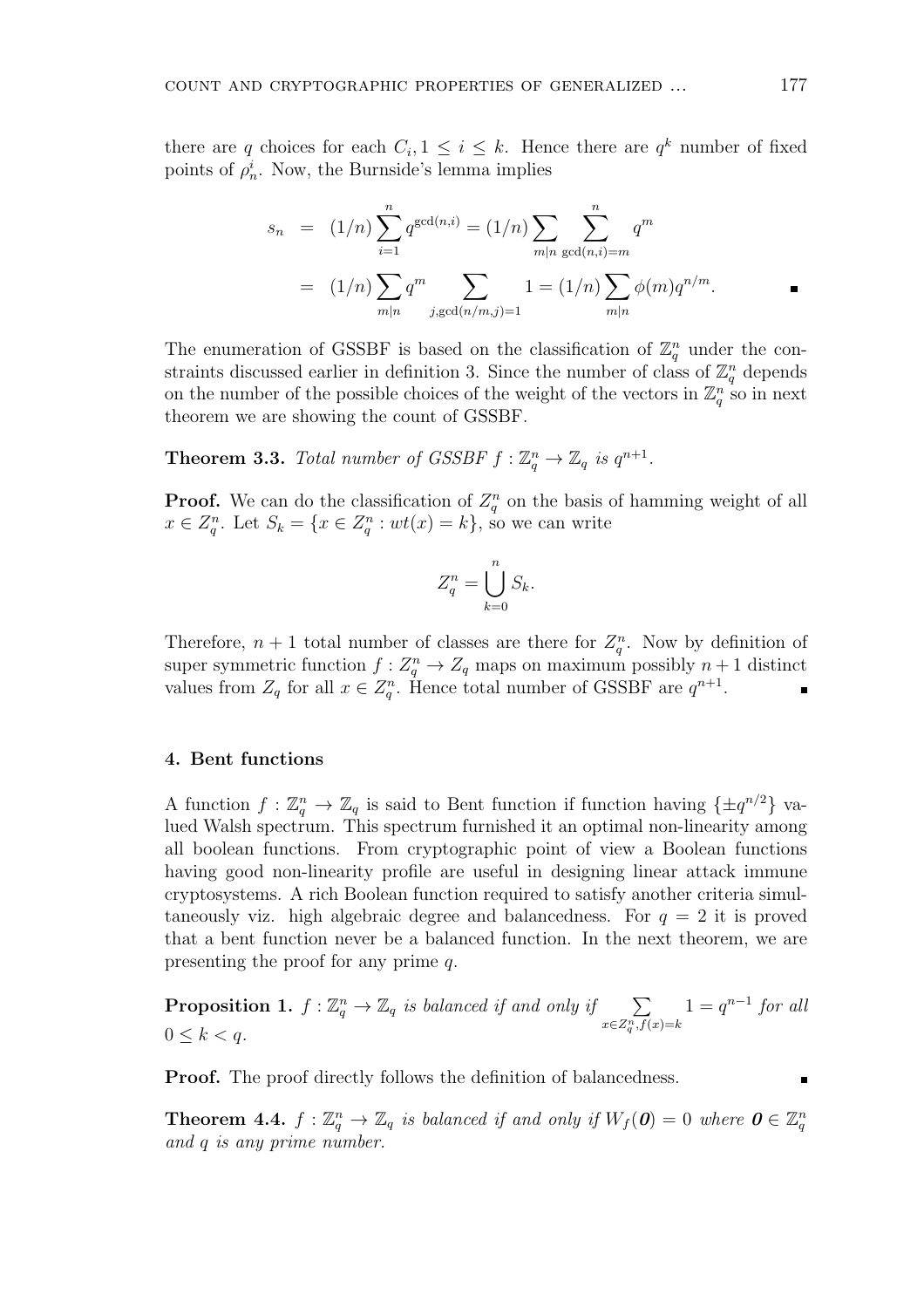**Proof.** Let f be a balanced function. The Walsh transform at **0** can be calculated by

$$
W_f(\mathbf{0}) = \sum_{x \in Z_q^n} \zeta^{f(x)} = \sum_{k=0}^{p-1} \sum_{x \in z_q^n, f(x) = k} \zeta^k = \sum_{k=0}^{q-1} \zeta^k \sum_{x \in z_q^n, f(x) = k} 1
$$

Since *f* is balanced so

$$
W_f(\mathbf{0}) = q^{n-1} \sum_{k=0}^{q-1} \zeta^k = 0 \quad \text{as} \quad \sum_{k=0}^{q-1} \zeta^k = 0.
$$

Now, conversely, if  $W_f(\mathbf{0}) = 0$ , then

(7) 
$$
\sum_{k=0}^{q-1} \zeta^k \sum_{x \in z_q^n, f(x) = k} 1 = 0.
$$

Let  $\sum$ *x∈Z<sup>n</sup> q ,f*(*x*)=*k*  $1 = a_k$  for  $0 \leq k < q$ . Then equation (7) implies

$$
\sum_{k=0}^{q-1} a_k = q^n
$$

(9) 
$$
\sum_{k=0}^{q-1} a_k \zeta^k = 0.
$$

But  $x^{q-1} + x^{q-2} + \ldots + x + 1$  is the minimal polynomial of  $\zeta$ . Hence we have

$$
\frac{a_0}{1} = \frac{a_1}{1} = \ldots = \frac{a_{q-1}}{1} = a(say).
$$

From equation (8) we have,

$$
qa = q^n \Rightarrow a = q^{n-1} \Longrightarrow \sum_{x \in Z_q^n, f(x) = k} 1 = q^{n-1} \text{ for all } 0 \le k < q.
$$

Hence *f* is balanced.

Now, the above theorem is obviously implying the proof of next corollary.

**Corollary 1.** *Bent functions*  $f: \mathbb{Z}_q^n \to \mathbb{Z}_q$  *are not balanced.* 

### **4.1. Generalized symmetric bent functions**

The number of generalized symmetric, rotational symmetric and super symmetric boolean functions on  $\mathbb{Z}_q^n$  are very less with respect to the total number of Boolean functions on  $\mathbb{Z}_q^n$  i.e.  $q^{q^{n^2}}$ . Search of these all possible functions having bent as well as various symmetric properties can be achievable from some tricky approach. Table 1 shows a comparative results of enumeration of symmetric functions and total number of Boolean functions based on some chosen parameters.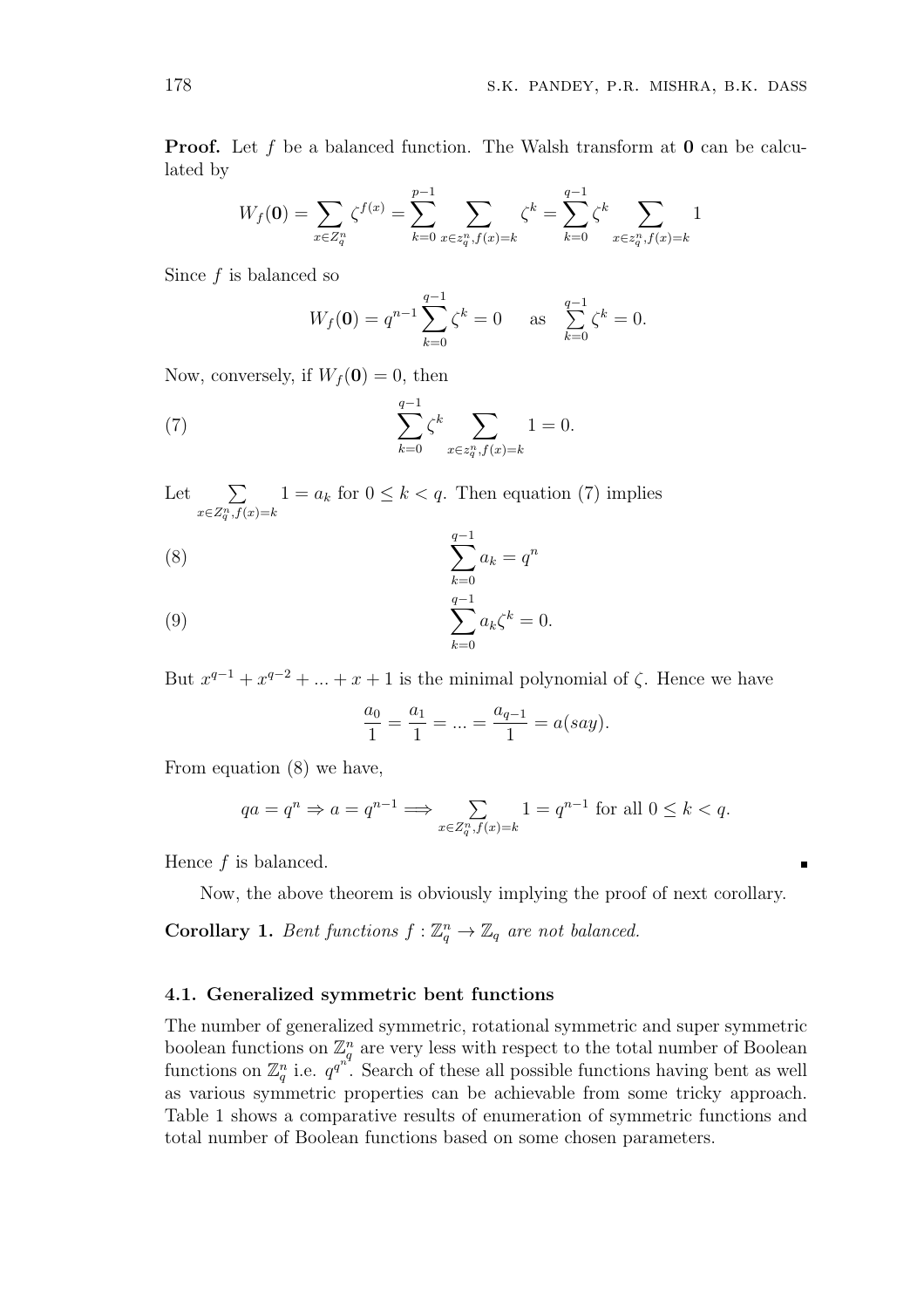$n \mid q \mid \#SBF \mid \#SSBF \mid \#RSBF \mid \#BF$ 1 3 27 9 27 27 2 3 729 27 729 19683 3 3 59049 81 177147 7625597484987

Table 1: Distribution of GSBF, GRSBF and GSSBF

Table 2: Truth table of SBF on  $\mathbb{Z}_3^2$ 

| $x_1$            |                | $x_2 \mid f(x_1, x_2) \mid W_f(x)$ |                                                                                                |
|------------------|----------------|------------------------------------|------------------------------------------------------------------------------------------------|
| $\overline{0}$   | $\overline{0}$ | $v_0$                              | $\zeta^{v_0} + 2\zeta^{v_1} + 2\zeta^{v_2} + \zeta^{v_4} + 2\zeta^{v_3} + \zeta^{v_5}$         |
| $\left( \right)$ | 1              |                                    |                                                                                                |
|                  |                |                                    | $\zeta^{v_0} - \zeta^{2+v_1} - \zeta^{1+v_2} + \zeta^{1+v_4} - \zeta^{v_3} + \zeta^{2+v_5}$    |
| 1                | 0              |                                    |                                                                                                |
| $\theta$         | $\overline{2}$ |                                    |                                                                                                |
|                  |                | $v_2$                              | $\zeta^{v_0} - \zeta^{1+v_1} - \zeta^{2+v_2} + \zeta^{2+v_4} - \zeta^{v_3} + \zeta^{1+v_5}$    |
| $\overline{2}$   | $\Omega$       |                                    |                                                                                                |
| $\mathbf{1}$     | 2              |                                    |                                                                                                |
|                  |                | $v_{3}$                            | $\zeta^{v_0} - \zeta^{v_1} - \zeta^{v_2} + \zeta^{v_4} - \zeta^{v_3} + \zeta^{v_5}$            |
| $\overline{2}$   | 1              |                                    |                                                                                                |
| 1                | 1              | $v_4$                              | $\zeta^{v_0} + 2\zeta^{1+v_1} + 2\zeta^{2+v_2} + \zeta^{2+v_4} + 2\zeta^{v_3} + \zeta^{1+v_5}$ |
| 2                | 2              | $v_{5}$                            | $\zeta^{v_0} + 2\zeta^{2+v_1} + 2\zeta^{1+v_2} + \zeta^{1+v_4} + 2\zeta^{v_3} + \zeta^{2+v_5}$ |

Table 3: Truth table of SSBF on  $\mathbb{Z}_3^2$ 

| $ x_1 $                 |                | $x_2 \mid f(x_1, x_2) \mid W_f(x)$ |                                             |
|-------------------------|----------------|------------------------------------|---------------------------------------------|
| 0                       | $\theta$       | $v_0$                              | $\zeta^{v_0} + 4\zeta^{v_1} + 4\zeta^{v_2}$ |
|                         |                |                                    |                                             |
| $\overline{1}$          | $\theta$       |                                    |                                             |
|                         |                | $v_1$                              | $\zeta^{v_0} + \zeta^{v_1} - 2\zeta^{v_2}$  |
| $\overline{0}$          | $\overline{2}$ |                                    |                                             |
| $\overline{2}$          | $\Omega$       |                                    |                                             |
| $\mathbf{1}$            | 1              |                                    |                                             |
| $\overline{1}$          | $\overline{2}$ |                                    |                                             |
|                         |                | $v_2$                              | $\zeta^{v_0} - 2\zeta^{v_1} + \zeta^{v_2}$  |
| $\overline{\mathbf{c}}$ | 1              |                                    |                                             |
| $\overline{2}$          | $\overline{2}$ |                                    |                                             |

Since the classification under the constraints of symmetric and rotational symmetric permutation of  $Z_q^n$  for  $n=2$  are same, so Table 2 also represents the Walsh spectrum of rotational symmetric Boolean function for  $q = 3$ . The next theorem provides us major clues about the existence and construction of both functions.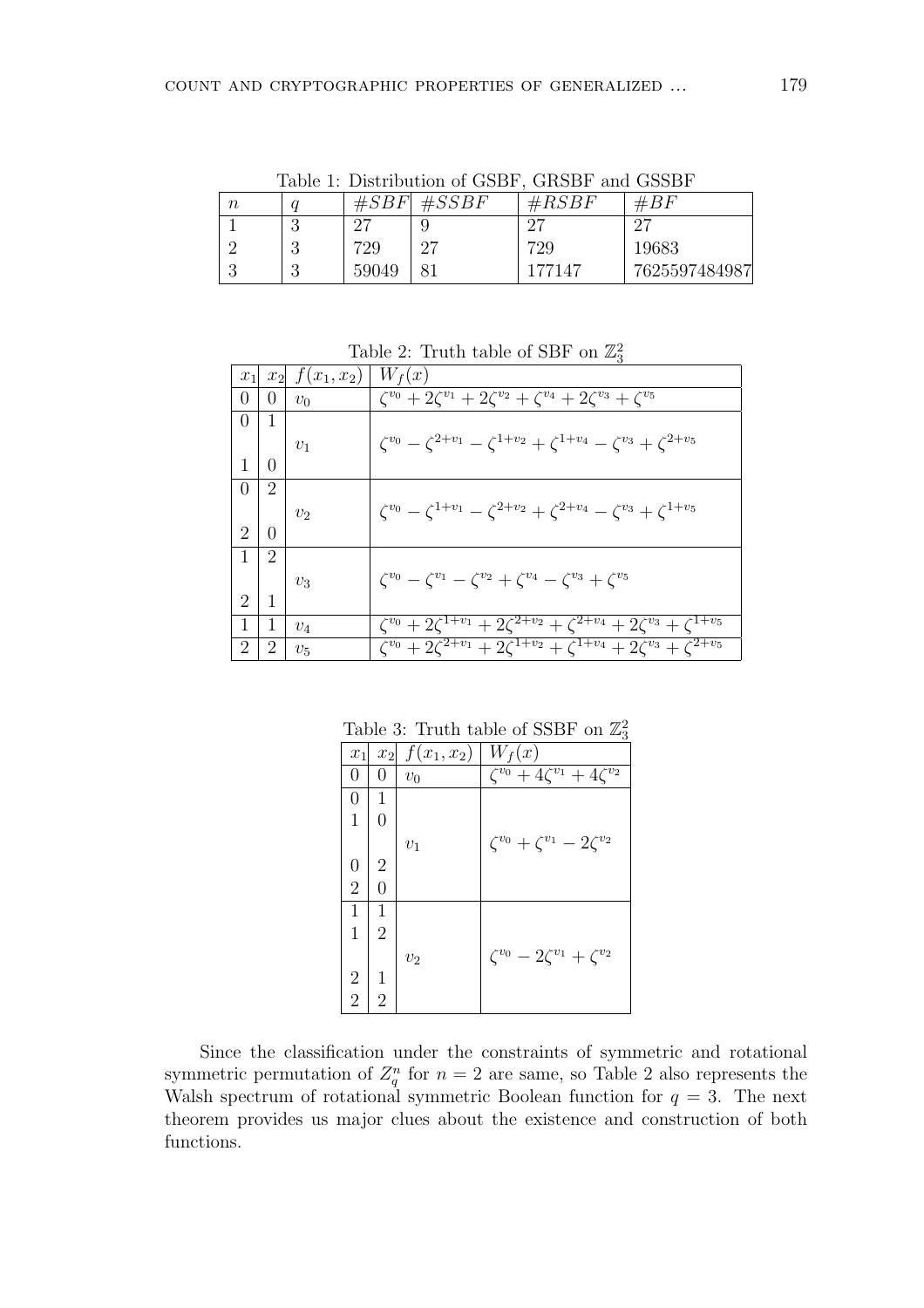**Theorem 4.5.** *There are only* 6 *balanced symmetric or rotational symmetric function from*  $\mathbb{Z}_3^2$  *to*  $\mathbb{Z}_3$ 

**Proof.** We can classify all  $x \in Z_3^2$  on the basis of its hamming weight $(0 \le j \le 2)$ and rotational symmetry in the following manner

$$
A_j = \{x \in Z_3^2 : wt(x) = j, x_1 = x_2\}
$$
  

$$
B_j = \{x \in Z_3^2 : wt(x) = j, x_1 \neq x_2\}
$$

We can see that  $|A_0| = 0$ ,  $|A_j| = 1$  and  $|B_j| = 2$  for all  $0 \le j \le 2$ . Now by definition to the balancedness of 3*−*ary boolean functions the possibility of one combination of set of  $x \in Z_3^2$  viz.  $A_j$  and  $B_j$  are

$$
\{A_0, B_1\}, \{A_2, B_1\}, \{A_2, B_2\}
$$

Similarly we can see that there are only 6 possible combination of these class under the balancedness condition. Hence we can say that there are only 6 balanced symmetric Boolean functions.

**Theorem 4.6.** *There are only* 8 *symmetric and rotational symmetric bent functions*  $f$  *from*  $\mathbb{Z}_3^2$  *to*  $\mathbb{Z}_3$  *and all of them are not balanced.* 

**Proof.** By the definition of Walsh transformation and table 2. for all  $w \in \mathbb{Z}_3^2$ ,  $W_f(w) \in \{ \zeta^{v_0} + 2\zeta^{v_1} + 2\zeta^{v_2} + \zeta^{v_4} + 2\zeta^{v_3} + \zeta^{v_5}, \zeta^{v_0} - \zeta^{2+v_1} - \zeta^{1+v_2} + \zeta^{1+v_4} - \zeta^{v_3} + \zeta^{v_4} - \zeta^{v_5} + \zeta^{v_6} + \zeta^{v_7} + \zeta^{v_8} + \zeta^{v_9} + \zeta^{v_9} + \zeta^{v_1} + \zeta^{v_4} + \zeta^{v_6} + \zeta^{v_7} + \zeta^{v_$  $\zeta^{2+v_5}, \zeta^{v_0}+2\zeta^{1+v_1}+2\zeta^{2+v_2}+\zeta^{2+v_4}+2\zeta^{v_3}+\zeta^{1+v_5}, \zeta^{v_0}-\zeta^{v_1}-\zeta^{v_2}+\zeta^{v_4}-\zeta^{v_3}+\zeta^{v_5}, \zeta^{v_0}+\zeta^{v_1}+\zeta^{v_2}+\zeta^{v_3}+\zeta^{v_4}+\zeta^{v_5}+\zeta^{v_6}+\zeta^{v_6}+\zeta^{v_7}+\zeta^{v_8}+\zeta^{v_9}+\zeta^{v_9}+\zeta^{v_9}+\$  $2\zeta^{1+v_1} + 2\zeta^{2+v_2} + \zeta^{2+v_4} + 2\zeta^{v_3} + \zeta^{1+v_5}, \zeta^{v_0} + 2\zeta^{2+v_1} + 2\zeta^{1+v_2} + \zeta^{1+v_4} + 2\zeta^{v_3} + \zeta^{2+v_5}$ Now, if *f* is bent, then  $|W_f(w)|^2 = 9$  for all  $w \in \mathbb{Z}_3^2$  which obviously imply the unbalanced property of all possible  $f$  by theorem 3.1, so we can get six different equations for all  $W_f(w)$ . Computationally we search the solution of these equations and found only eight set of solutions. In Table 4, we are showing these solutions.

|              |                             |    | c3            |                             |    |   |    | $\tilde{\phantom{a}}$<br>$\overline{r8}$ |
|--------------|-----------------------------|----|---------------|-----------------------------|----|---|----|------------------------------------------|
|              |                             | ., |               | .,                          | ., |   | ., |                                          |
| $v_0$        | 0                           | 0  | $\mathcal{O}$ |                             |    |   | 2  | 2                                        |
| $v_1$        |                             |    |               | 2                           |    | 2 |    | 2                                        |
| $\upsilon_2$ | $\mathcal{D}_{\mathcal{L}}$ | 0  |               | $\mathcal{D}_{\mathcal{L}}$ |    |   |    | 2                                        |
| $\upsilon_3$ | $\overline{2}$              |    | 2             |                             | 2  |   |    |                                          |
| $\upsilon_4$ |                             | 2  | 2             |                             |    |   |    | 0                                        |
| $v_{\rm 5}$  |                             | 0  | 2             |                             |    |   | 2  |                                          |

Table 4: Bent GSBF and GRSBF on  $\mathbb{Z}_3^2$ 

In [5], Hou has shown the uniqueness of representation of generalized Boolean function as a multivariate polynomial. Corresponding to each solution in the above table, below we are giving multivariate representations.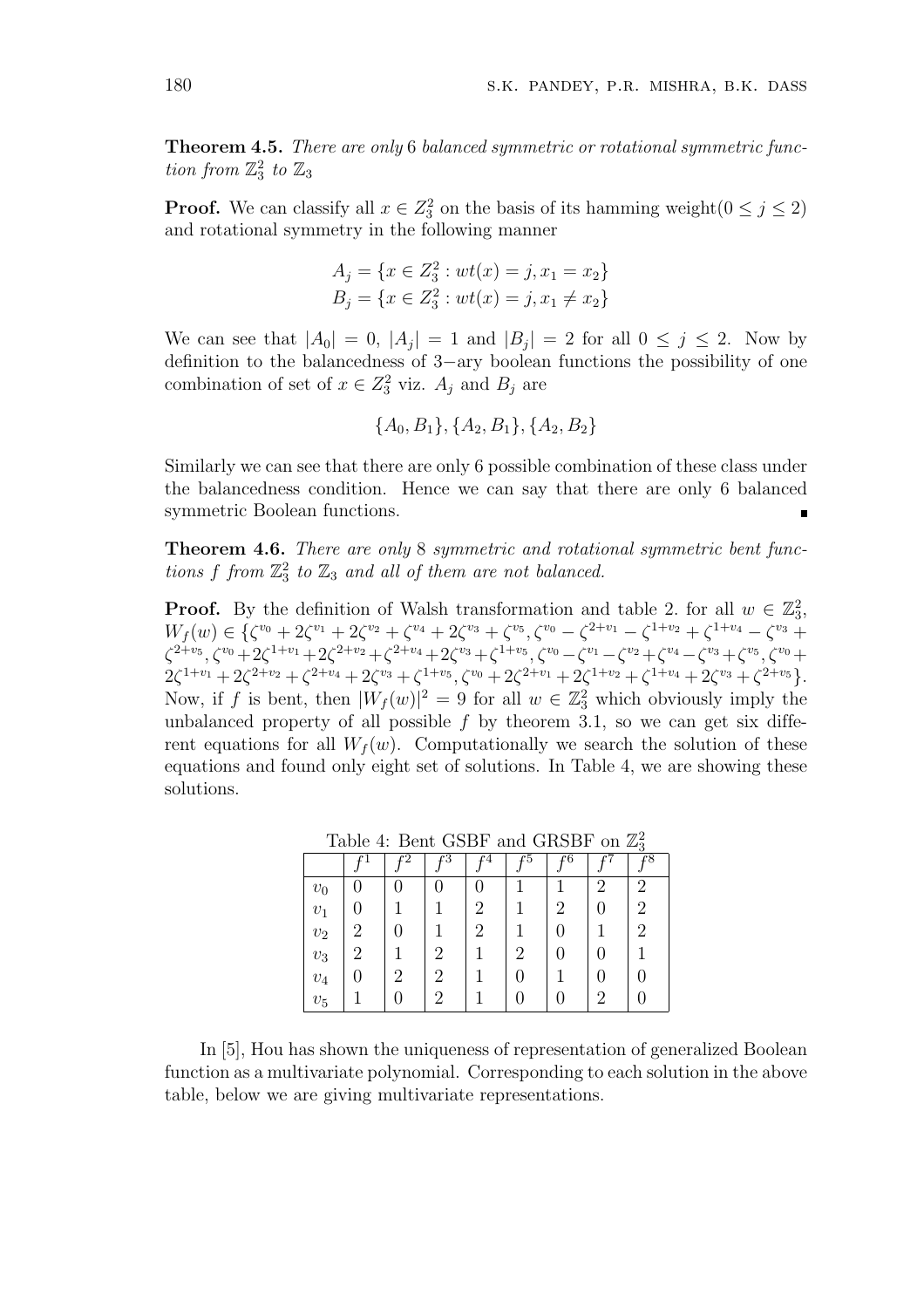Bent Symmetric and Rotational symmetric Boolean functions from  $\mathbb{Z}_3^2$ to  $\mathbb{Z}_3$ 

$$
f^{1}(x_{1}, x_{2}) = 2x_{2} + 2x_{1} + x_{2}^{2} + x_{1}^{2}
$$
  
\n
$$
f^{2}(x_{1}, x_{2}) = 2x_{2} + 2x_{1} + 2x_{2}^{2} + 2x_{1}^{2}
$$
  
\n
$$
f^{3}(x_{1}, x_{2}) = x_{1}^{2} + x_{2}^{2}
$$
  
\n
$$
f^{4}(x_{1}, x_{2}) = 2x_{2}^{2} + 2x_{1}^{2}
$$
  
\n
$$
f^{5}(x_{1}, x_{2}) = 1 + 2x_{1}x_{2}
$$
  
\n
$$
f^{6}(x_{1}, x_{2}) = 1 + x_{2} + x_{1} + x_{1}x_{2}
$$
  
\n
$$
f^{7}(x_{1}, x_{2}) = 2 + x_{2} + x_{1} + 2x_{1}x_{2}
$$
  
\n
$$
f^{8}(x_{1}, x_{2}) = 2 + x_{1}x_{2}
$$

Hence the proof is completed.

**Theorem 4.7.** *There is no any super symmetric bent function for*  $q = 3$  *and*  $n = 2.$ 

**Proof.** By the definition of SSBF and the bent property of a Boolean function, we know that  $|W_f(w)|^2 = 9$ . We can write three equations from the Walsh spectrum values given in the table 3*.*

$$
\begin{aligned}\n|\zeta^{v_0} + 4\zeta^{v_1} + 4\zeta^{v_2}| &= 3\\ \n|\zeta^{v_0} + \zeta^{v_1} - 2\zeta^{v_2}| &= 3\\ \n|\zeta^{v_0} - 2\zeta^{v_1} + \zeta^{v_2}| &= 3\n\end{aligned}
$$

Let  $\zeta = \exp^{i\theta}$ , where  $\theta = 2n\pi/3$ . Above relation can be reduced in the real coefficients as follows

(10) 
$$
\cos(v_0 - v_1)\theta + 4\cos(v_1 - v_2)\theta + \cos(v_1 - v_2)\theta = -7
$$

(11) 
$$
2\cos(v_0 - v_1)\theta - 4\cos(v_1 - v_2)\theta - 4\cos(v_2 - v_0)\theta = 3
$$

(12) 
$$
-4\cos(v_0 - v_1)\theta - 4\cos(v_1 - v_2)\theta + 2\cos(v_2 - v_0)\theta = 3
$$

Now, let  $\cos(v_0 - v_1)\theta = x$ ,  $y = \cos(v_1 - v_2)\theta$  and  $\cos(v_2 - v_0)\theta = z$  then 7,8 and 9 can be written as

$$
(13) \qquad \qquad x + 4y + z = -7
$$

$$
(14) \qquad \qquad 2x - 4y - 4z = 3
$$

(15)  $-4x - 4y + 2z = 3$ 

Inconsistency of above three equations implies the non existence of super symmetric bent function on  $\mathbb{Z}_3^2$ .

Based on our analysis we present two conjectures related to the generalized super symmetric bent functions and symmetric bent functions.

**Conjecture 1.** *For any prime q there is no any generalized super symmetric bent* function from  $\mathbb{Z}_q^n$  to  $\mathbb{Z}_q$ .

**Conjecture 2.** *For any prime q there is no any generalized homogeneous symmetric bent function from*  $\mathbb{Z}_q^n$  *to*  $\mathbb{Z}_q$  *of degree greater then* 2*.*